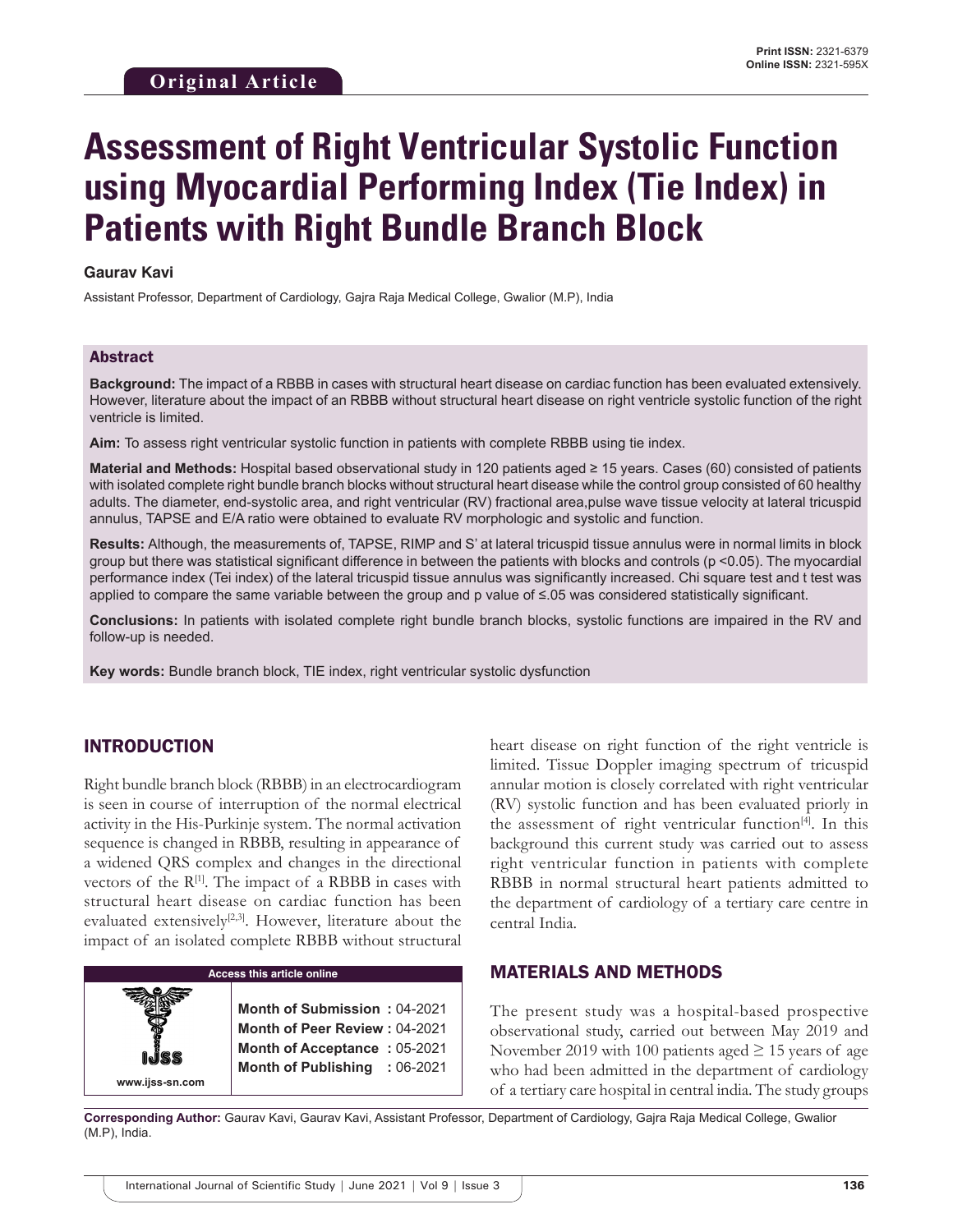consisted of two different group of population,in which group A (case) consisted of complete RBBB with normal structural heart and group B (control) consist of normal QRS pattern and duration with normal structural heart Both group had 60 patients each.

## **Inclusion Criteria**

Patients with complete and incomplete RBBB with normal structural heart in the cases.

## **Exclusion Criteria**

Patients with structural heart disease, Left bundle branch block, Intraventricular devices. The patient clinical characteristics including age, sex, smoking status, diabetes mellitus and hypertension were recorded. All the routine blood investigation, ECG and transthoracic echocardiogram (TTE) was done. TTE was focused on LVEF (Left ventricular ejection fraction) and Right Ventricular mechanical systolic and diastolic function. RV systolic function has been evaluated using several parameters, namely, RIMP, TAPSE, 2D RV FAC, tissue doppler–derived tricuspid lateral annular systolic velocity (S').

## **Statistical Analyses**

Statistical Analyses were done using Statistical Package for Social Survey (SPSS) and STATA Data analysis and Statistical software for Windows version 17.0. The results were tabulated and graphically represented using Microsoft Office for Windows 2008. Chi square test and t test was applied to compare the same variable between the group and P value of <.05 was considered statistically significant.

# RESULTS

The group with isolated complete right bundle branch blocks included 36 male and 24 female patients with a mean age of  $35.60 \pm 11.6$  years. The control group included 32 male and 28 female participants with a mean age of  $38.4 \pm 10.26$  years. The baseline characteristics of the two groups are shown in Table 1.

The two groups were also compared on the basis of hypertension, diabetes mellitus and smoking status. We did not find any significant differences between the two groups with reference to hypertension, diabetes mellitus and smoking status. The results of the presence of co- morbidities in between the two groups have been shown in Table 2.

Compared with the control group, the RBBB group showed a prolonged QRS interval (p<.05). All parameters including the RV basal internal diameter, RA area, TAPSE, RIMP,S'

tissue doppler velocity at tricuspid annulus, RV FAC and E/A ratio area showed statistically significant differences as compared to control (p<. 05). Furthermore, compared with the control group, the RBBB group had a significantly decreased peak systolic velocity ( $p \le 0.05$ ) On comparison of both the groups with reference to RIMP/Tei index at lateral tricuspid annulus in the RBB group was significantly increased ( $p < 0.05$ ). On comparison of the left ventricular ejection fraction between the two groups we did not find a significant difference. The results of the various echocardiography parameters between the two groups have been shown in Table 3.

# **DISCUSSION**

In our study we found that there was statistically significant difference in the TAPSE, RIMP and S ' at lateral tricuspid annulus between patients with complete right bundle branch

| Table 1: Baseline characteristics of two groups |                        |                                                                                           |  |  |  |  |
|-------------------------------------------------|------------------------|-------------------------------------------------------------------------------------------|--|--|--|--|
| <b>Parameters</b>                               | RBBB)<br>Case $(n=60)$ | Group A (Patients with Group B (Patients with<br>normal QRS dur.)<br>control ( $n = 60$ ) |  |  |  |  |
| Age (years)                                     | 35.60                  | 38.40                                                                                     |  |  |  |  |
| Sex                                             | 36/24                  | 32/28                                                                                     |  |  |  |  |
| QRS dur (msec)                                  | 125.78                 | 95.40                                                                                     |  |  |  |  |
| S' Velo                                         | 14.20                  | 13.48                                                                                     |  |  |  |  |
| RV FAC %                                        | 38.92                  | 41.80                                                                                     |  |  |  |  |
| <b>TAPSE</b>                                    | 16.82                  | 20.22                                                                                     |  |  |  |  |
| <b>RIMP</b>                                     | 0.381                  | 0.467                                                                                     |  |  |  |  |
| E/A                                             | 0.88                   | 1.5                                                                                       |  |  |  |  |
| <b>LVEF</b>                                     | 57.64                  | 62.48                                                                                     |  |  |  |  |

## **Table 2: Comparison of co-morbidities between two groups**

| <b>Parameters</b>        | $(n=60)$  | Grp A Case Grp B Control Chi Square P value<br>$(n = 60)$ |      |      |
|--------------------------|-----------|-----------------------------------------------------------|------|------|
| Hypertension             | 15 (25 %) | 12 (20 %)                                                 | 0.23 | 0.72 |
| <b>Diabetes Mellitus</b> | 10(16%)   | 12 (20 %)                                                 | 0.10 | 0.76 |
| Smoker                   | 8(18%)    | 10 (16 %)                                                 | 0.42 | 0.60 |

## **Table 3: Comparison of characteristics between the two groups**

| <b>Parameters</b> | <b>Group A</b> | <b>Group B</b><br>case ( $n = 50$ ) Control ( $n = 50$ ) | т       | P<br>value value |
|-------------------|----------------|----------------------------------------------------------|---------|------------------|
| QRS dur (msec)    | 125.78         | 95.50                                                    | 16.20   | < 0.01           |
| RA area           | 16.40          | 14.96                                                    | 3.49    | < 0.01           |
| RV basal diameter | 39.26          | 34.78                                                    | 4.69    | < 0.01           |
| S' Velo           | 14.20          | 13.48                                                    | -4 47   | < 0.01           |
| RV FAC %          | 38.92          | 41.80                                                    | $-5.47$ | < 0.01           |
| <b>TAPSE</b>      | 16.82          | 20.22                                                    | -4 78   | $<$ 0.1          |
| <b>RIMP</b>       | 0.381          | 0.467                                                    | 15.71   | < 0.01           |
| E/A               | 0.88           | 1.5                                                      | $-7.04$ | < 0.01           |
| <b>LVEF</b>       | 57.64          | 62.48                                                    | $-1.60$ | 0.06             |